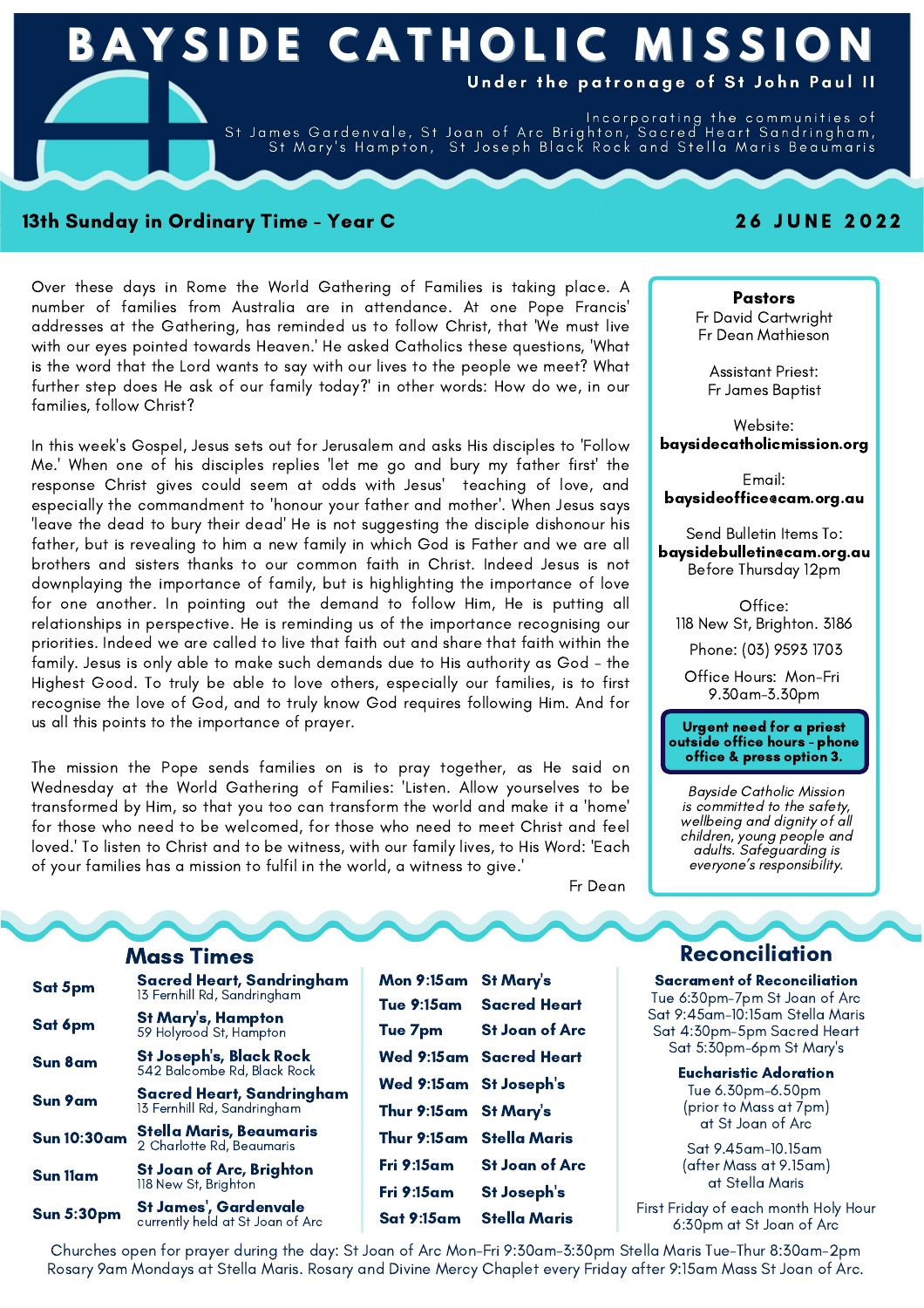# THE PARTS OF THE MASS The Liturgy of the Word - The Readings

In the readings Christians come together to thank God for God's gifts. Listening to God's Word (the Bible) they grow in faith more conformed to the mind of Christ.

The First Reading: The first reading is mostly chosen from the Old Testament and during some seasons the Book of Acts might be read.

The Second Reading: This reading is also referred to as the Epistle. It is usually from one of the letters in the New Testament which may also include the Book of Acts or the Book of Revelations. While the letters address particular situations in the early Church, their message transcends the centuries to motivate contemporary Christians and deepen our appreciation of the mystery of Christ.

'In the readings, the table of God's word is prepared for the faithful, and the riches of the Bible are opened to them. Hence, it is preferable to maintain the arrangement of the biblical readings, by which light is shed on the unity of both Testaments and of salvation history. Moreover, it is unlawful to substitute other, non-biblical texts for the readings, which contain the word of God.

After each reading, whoever reads gives the acclamation, to which the gathered people reply, honouring the word of God that they have received in faith and with grateful hearts.' 57,59 GIRM



# Prayer for the 10th World Meeting of Families

Heavenly Father, we come before You to praise You and to thank You for the great gift of the family.

We pray to You for all families consecrated by the Sacrament of Matrimony. May they rediscover each day the grace they have received, and as small domestic Churches, may they know how to witness to Your Presence and to the Love with which Christ loves the Church.

We pray to You for all families faced with difficulty and suffering caused by illness or circumstances of which only You know. Sustain them and make them aware of the path to holiness upon which You call them, so that they might experience Your infinite Mercy and find new ways to grow in love.

We pray to You for children and young people: May they encounter You and respond joyfully to the vocation You have in mind for them; We pray for parents and grandparents: May they be aware that they are signs of the fatherhood and motherhood of God in caring for the children who, in body and spirit, You entrust to them; for the experience of fraternity that the family can give to the world.

Lord, grant that each family might live their specific vocation to the holiness in the Church as a call to become missionary disciples, in the service of life and peace, in communion with our priests, religious, and all vocations in the Church.

Bless the World Meeting of Families. Amen

# Love Your Neighbour

The reason for loving is indicated in the word "neighbour," because the reason why we ought to love others out of charity is because they are nigh to us, both as to the natural image of God, and as to the capacity for glory. Nor does it matter whether we say "neighbour," or "brother" according to 1 Jn. [4:21,](https://www.ccel.org/study/iJohn_4:21-4:21) or "friend," according to Lev. [19:18,](https://www.ccel.org/study/Lev_19:18-19:18) because all these words express the same affinity.

The mode of love is indicated in the words "as thyself." This does not mean that a man must love his neighbour equally as himself, but in like manner as himself, and this in three ways. First, as regards the end, namely, that he should love his neighbour for God's sake, even as he loves himself for God's sake, so that his love for his neighbour is a "holy" love. Secondly, as regards the rule of love, namely, that a man should not give way to his neighbour in evil, but only in good things, even as he ought to gratify his will in good things alone, so that his love for his neighbour may be a "righteous" love. Thirdly, as regards the reason for loving, namely, that a man should love his neighbour, not for his own profit, or pleasure, but in the sense of wishing his neighbour well, even as he wishes himself well, so that his love for his neighbour may be a "true" love: since when a man loves his neighbour for his own profit or pleasure, he does not love his neighbour truly, but loves himself.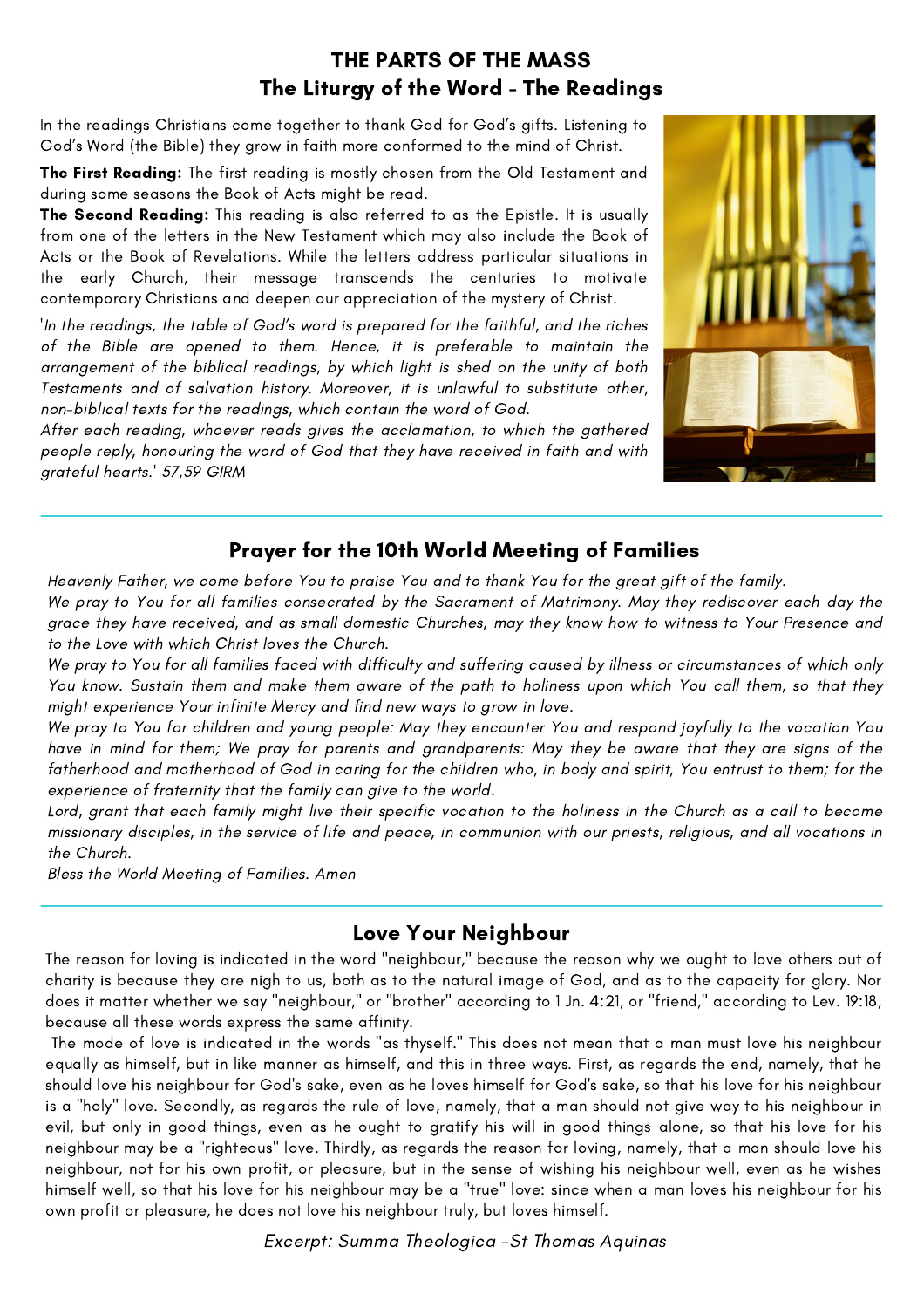# MASS READINGS NEXT WEEK

Isaiah 66:10-14, Psalm 65(66):1-7,16,20, Galatians 6:14-18, Luke 10:1-12,17-20

#### PRAYERS

Please pray for Penelope, Miela, Harvey, Daniel, Darcy, Grace, and Anastasia who will be baptised into the Catholic Church in Bayside this Sunday.

# ASSISTANCE NEEDED

#### CLEANING AND GARDENING:

We are in urgent need of volunteers for church cleaning and/or garden maintenance across our Bayside Community.

If you can help please let us know!

Contact: [Lynda.Rawlins@cam.org.au](mailto:lynda.rawlins@cam.org.au)

#### EXTRAORDINARY MINISTERS

Elanora Brighton require Communion to the sick volunteers. If you are able to assist in this ministry please contact me at **lynda.rawlins@cam.org.au** to register your details. Please note that all volunteers are required to register through the Bayside Mission office to ensure duty of care and Safeguarding compliance standards are met.

#### SAFEGUARDING

To our Bayside Mission volunteers, your support of our Safeguarding journey has been greatly appreciated. If you are unsure of your Safeguarding status please contact **lynda.rawlins@cam.org.au** as we request that all outstanding Safeguarding requirements be submitted by 30th June 2022. Unfortunately after this date anyone with outstanding Safeguarding requirements will need to be removed from our volunteer rosters and involvement on our committees.

#### THANK YOU FROM SVDP



The Gardenvale, Brighton, Sandringham, and Beaumaris/Black Rock conferences of St Vincent de Paul would like to thank parishioners for their support of our Winter Appeal. Your generous contributions are much appreciated and will contribute to our ongoing work assisting those in need in our community.

Further donations: donate.[vinnies.org.au/](http://vinnies.org.au/)winterappeal (please indicate which conference)

# Please pray for...



ILLNESS: Giovanni Sabato, Brian Taylor, Barbara Gallo RECENTLY DECEASED: Helen Lye

#### ST JOAN OF ARC

ILLNESS: Lynn Batten, Angela Boston, Helen Clarke, Glenys Severin, Joanne Turner, Gaetano Basile, Clare Davies

#### SACRED HEART

ILLNESS: Ann Pierce, Kate Greenwood, Michael O'Brien, Noni Ryan, Nancy Camera, Conall Westcott, Joseph Manitta, Geoffrey Nixon, Valerie Monaghan, Carolina Rossignole, Rosetta Rossignole, Josie Orso, Margaret Whelan, Michael Major, Louise Tonna, Hugh Macdonald, Adrian Power, Judy Pool

RECENTLY DECEASED: Margaret Whelan ANNIVERSARIES: Summer Hall, Peter Cartwright, Elisabeth Cheddia, Norma Cooper, Danny Sexton, Es Merrick, Mario & Mercedes Cobal, Eunice Finn, Doreen **Curtin** 

#### ST MARY'S

ILLNESS: Clare Curry-Harris, Tom Van Kampem, Maria Reilly, Delia Burns, Mick Zuccala, Rupert Arnold, John Curry, Mary Minogue, Leon Kennan, Ted Doolan, Sandra Rynn

#### NAZARETH (STELLA MARIS & ST JOSEPH'S)

ILLNESS: Sebastian Wolfenden, John Langley Miller, Peter Plumridge, Lucy Menezes, Aliai Coyle-Madut, Lucy Bueno, Faye Fong, Kosta Mihos, Megan Jenkins, Paul Dear, Anne Jenkins, Edwinda Fitsimon, Heidi Jilek, Edna Campbell, Graeme Mills

ANNIVERSARIES: Milan Devcic, Shirley Costa, Fr Frank Jones, Peter Gill, Fr Claude Borg MSSP, Fr Stanley Hill, Eve Worlock, Lise Rawoteea, Jack Walsh

> Written permission is required for inclusion on the sick list. Please send your notices to **[BaysideBulletin@cam.org.au](mailto:baysidebulletin@cam.org.au)**

#### PETER'S PENCE COLLECTION 2022

Peter's Pence is the name for the financial help offered by the faithful to the Holy Father in support of his apostolic and charitable mission in favour of the universal Church and the entire world. These offerings are designated for the Holy Father's apostolic and charitable activities.



'A small amount, if given with love, never ends, but becomes a source of life and happiness.' Pope Francis. Please Donate at the collection this Sunday or via: https://www.obolodisanpietro.va/en/dona.html